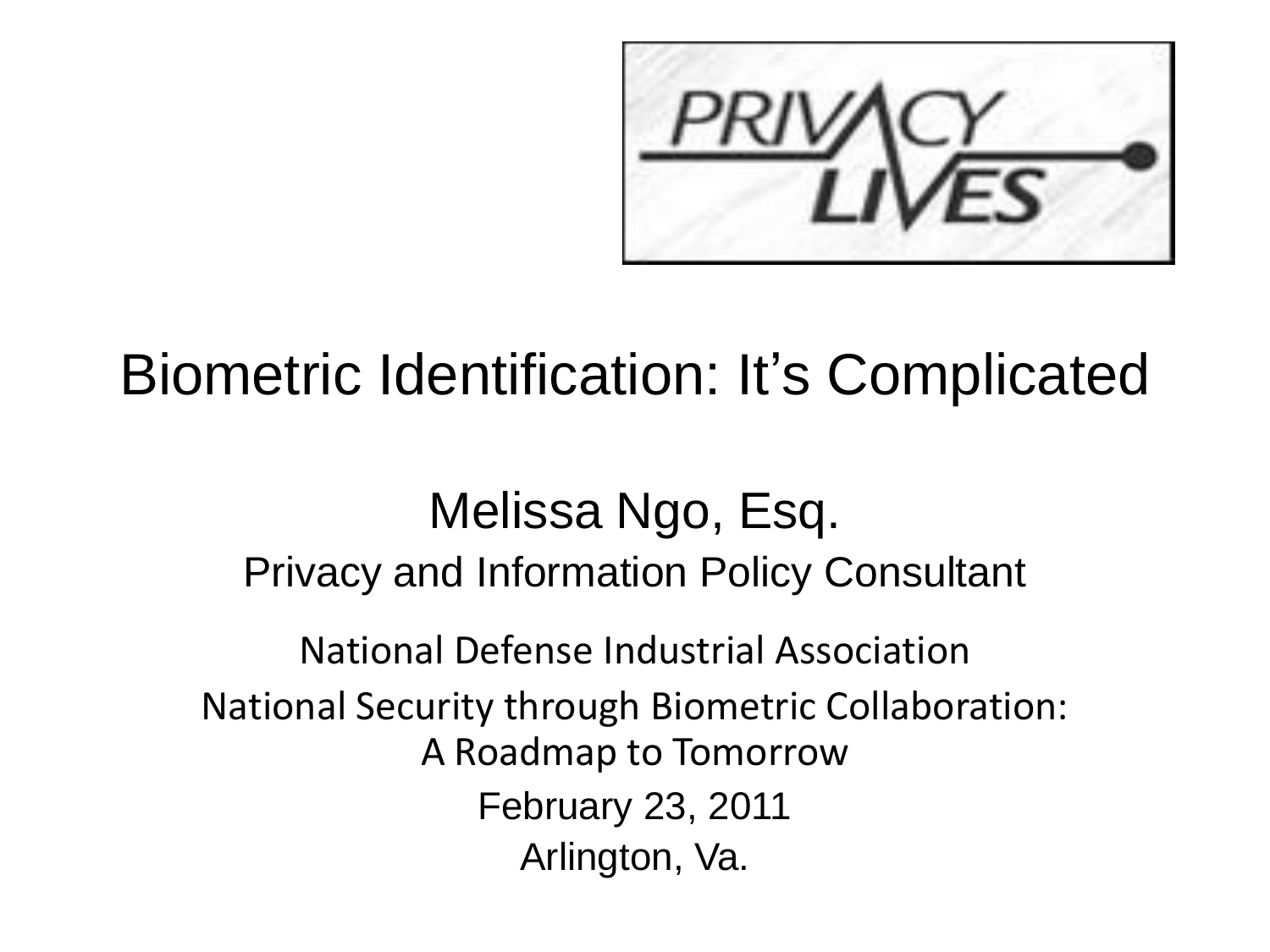# Definition and types

• Automated recognition of an individual based on physical or behavioral characteristics

• Includes scans of finger, iris, face, palm, voice, brain, DNA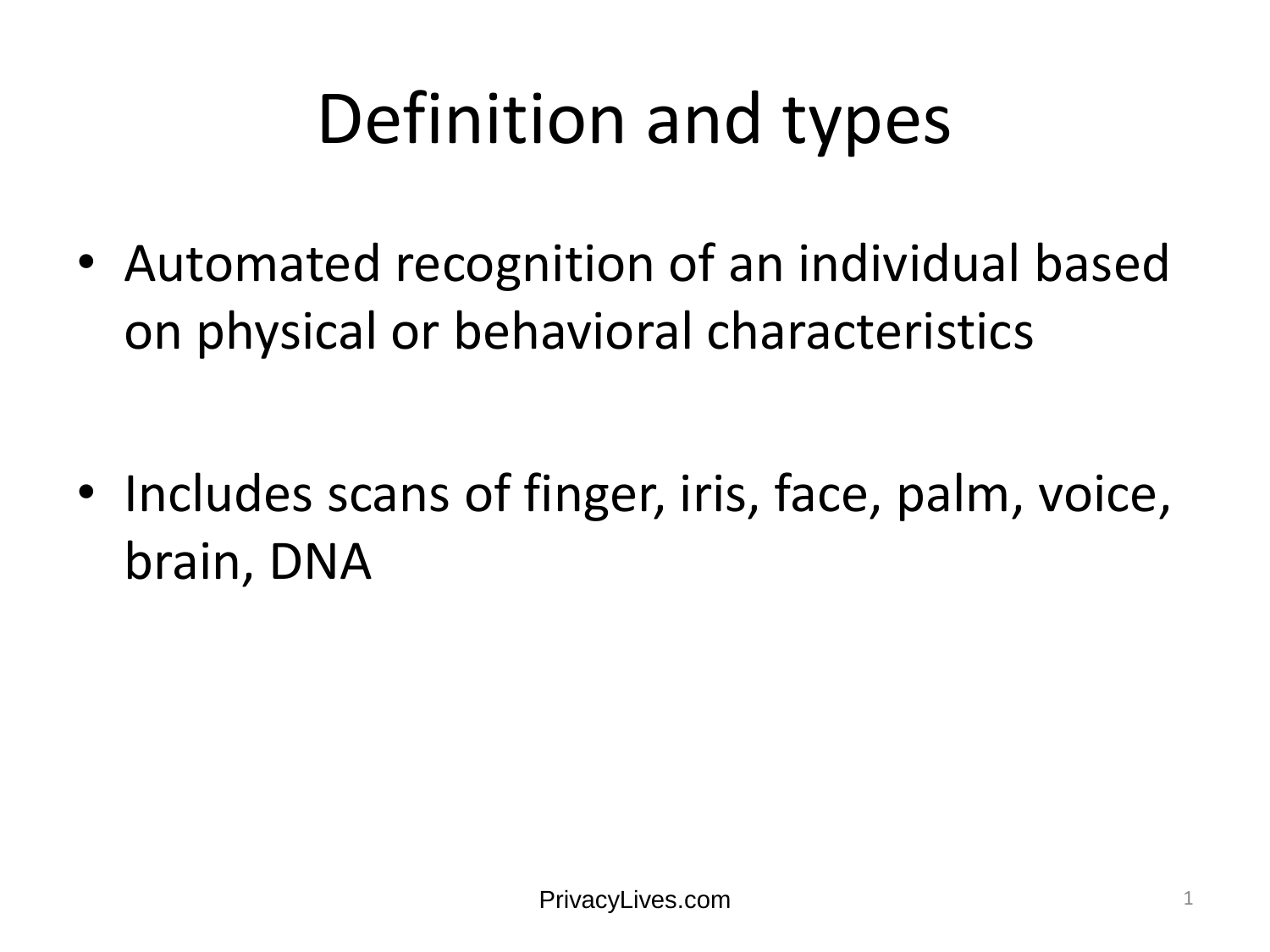## Before you begin . . .

Some questions to ask:

- What is the purpose of the system to be created?
- What is the scope of the system?
- Is biometric ID likely to be the best system to reach your goal? Why?
- Do its benefits outweigh implementation, security, and other costs?
- How will you ensure security and privacy of the system?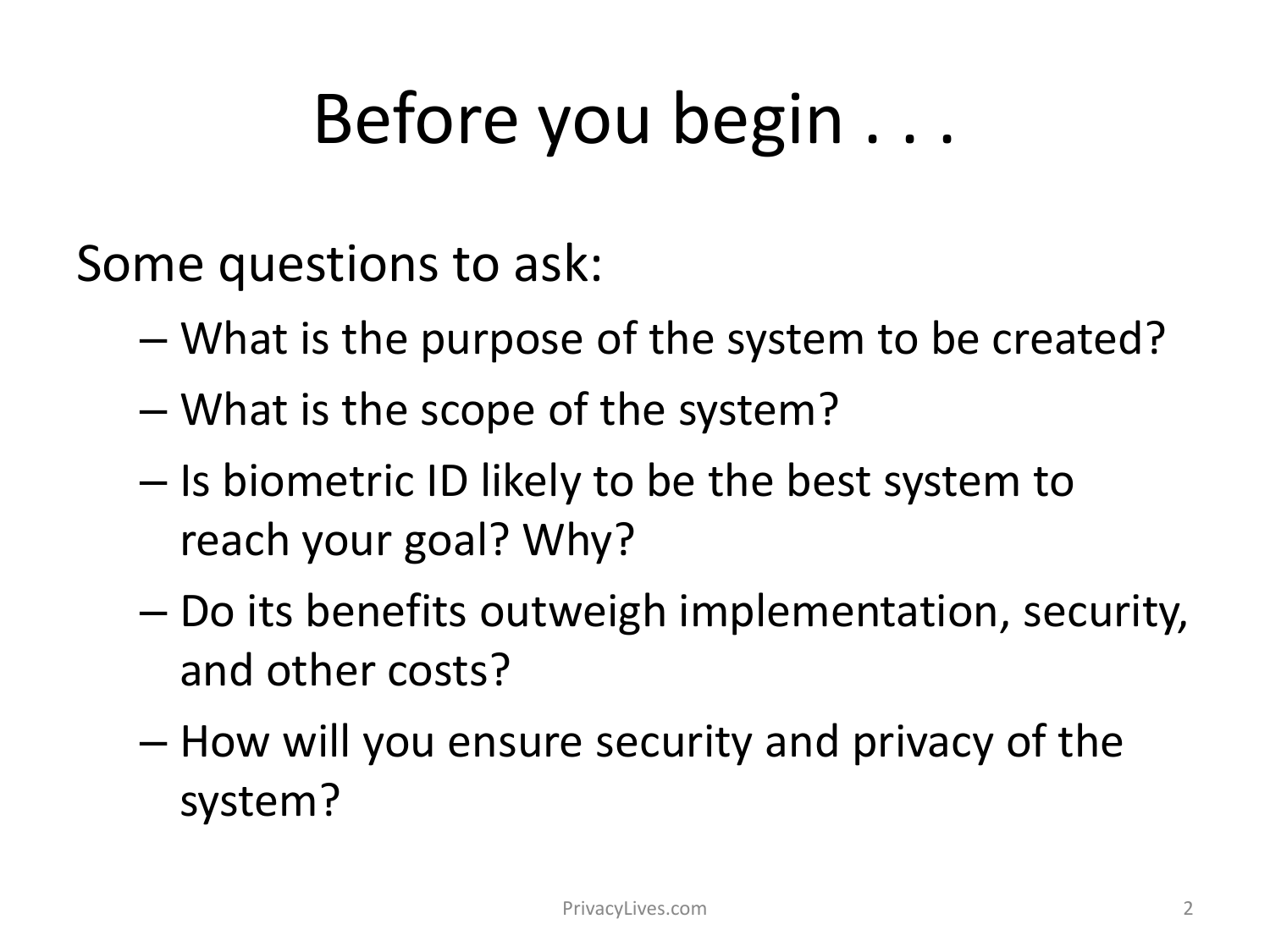#### Complex systems

- Biometric systems can include:
	- Physical parts: Database of biometrics, machinery to scan biometrics for input into database and to query database, people who enter or evaluate the biometric, outside auditors
	- Policy parts: Who has access and when? What if person can't or won't give the required biometric? What happens if there is a false match or false nonmatch? What happens if there is identity theft or fraud?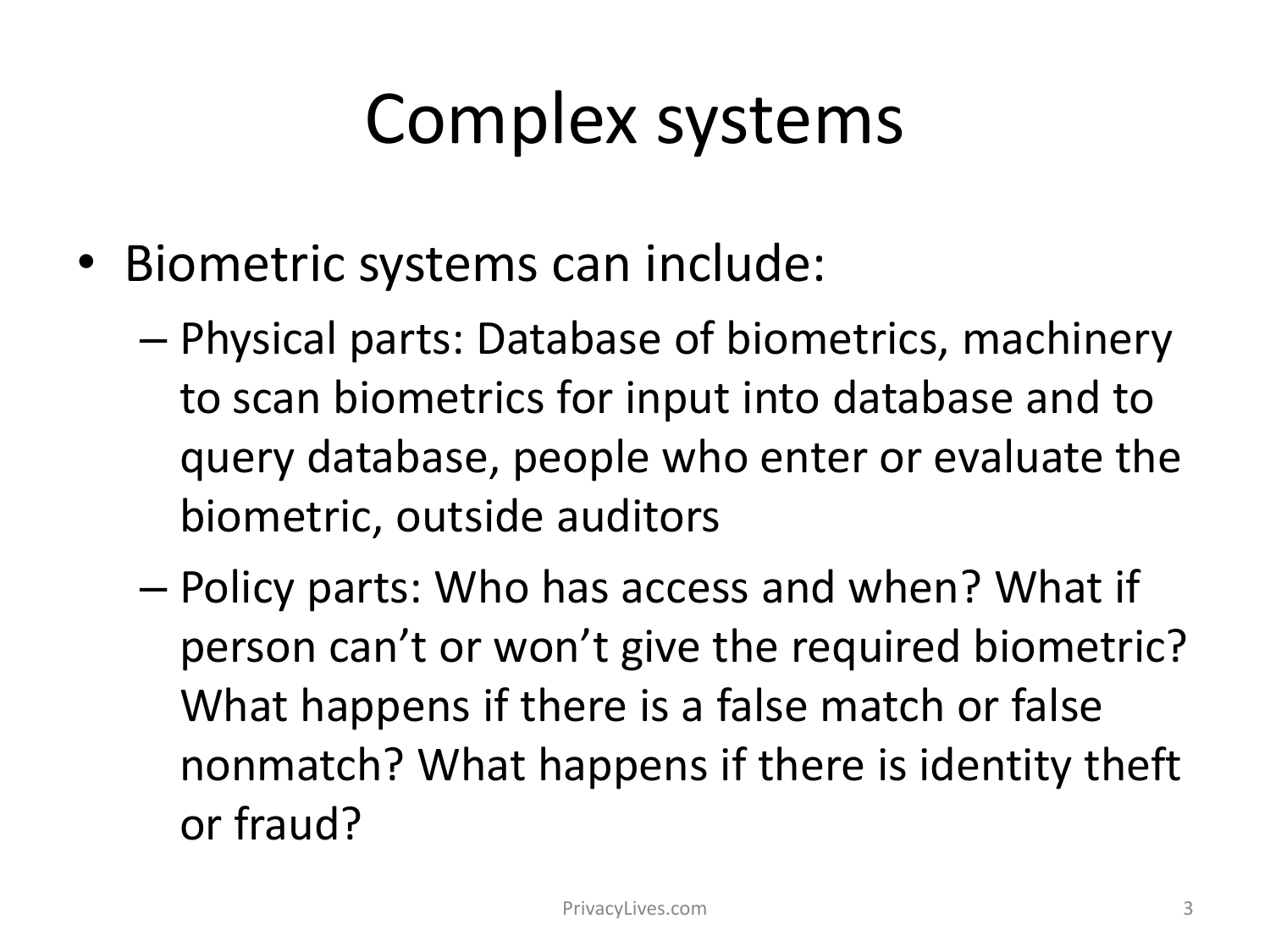# Problems with biometric-gathering

- Physical problems
- Religious or cultural problems
- Discomfort problems
- Failure to enroll problems could lead to discrimination or disenfranchisement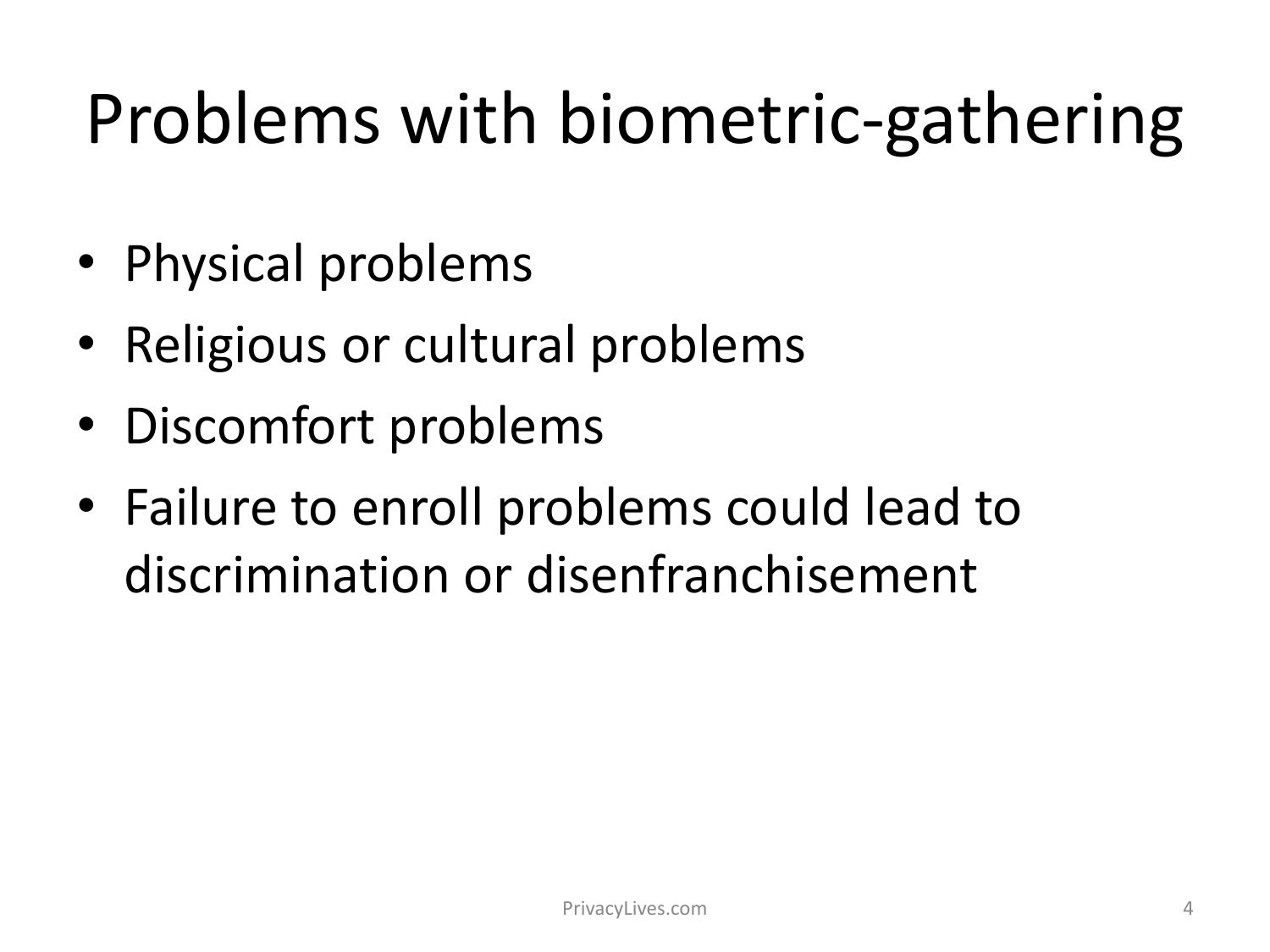#### Privacy concerns

- Covert collection
- Unintended purposes (mission creep)
- Secondary information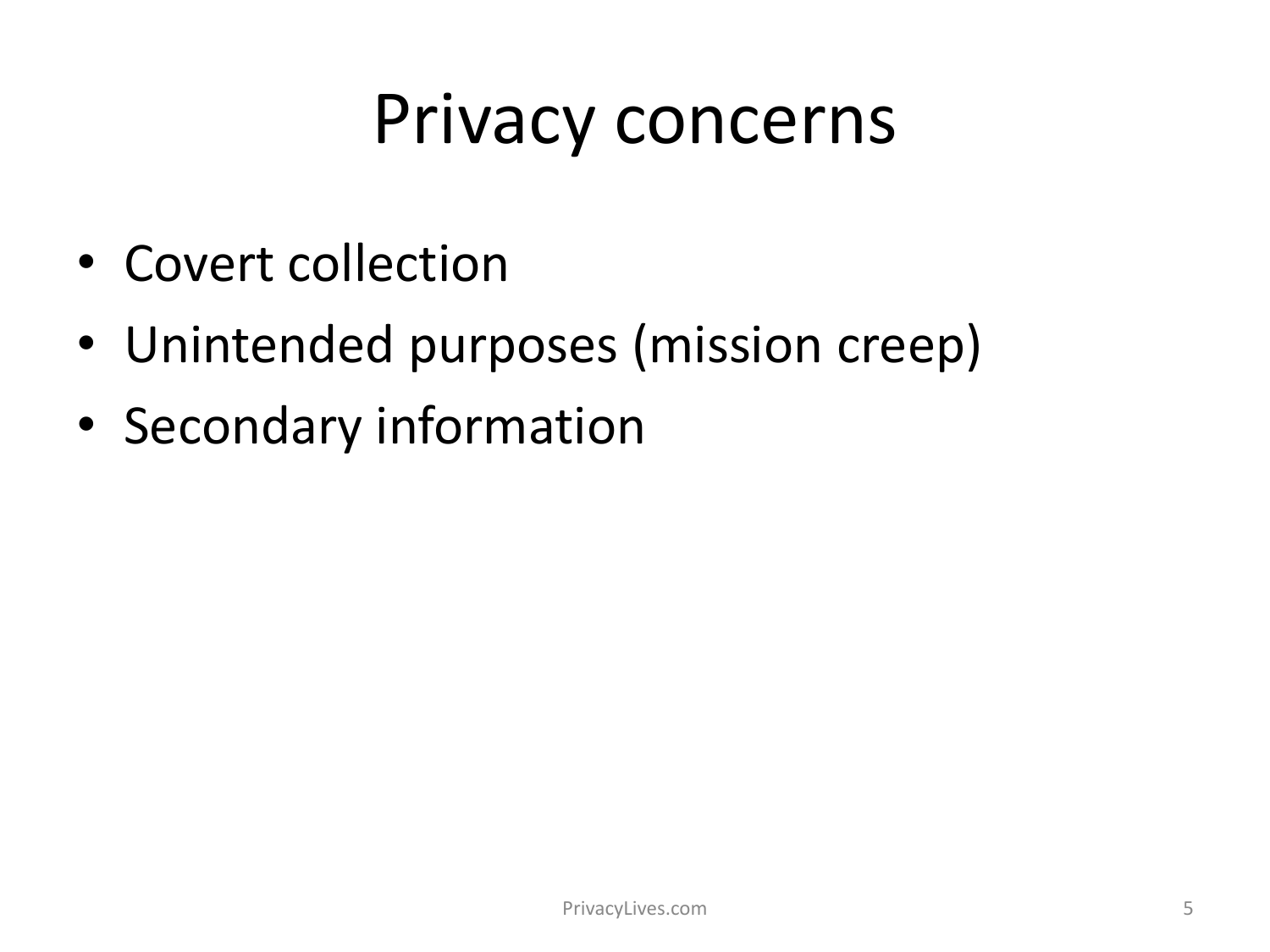### Reliability questions

- Systems can be compromised
- Error rates in question
	- False matches/positives;
	- False nonmatches/negatives
- High-profile mistake: Brandon Mayfield case